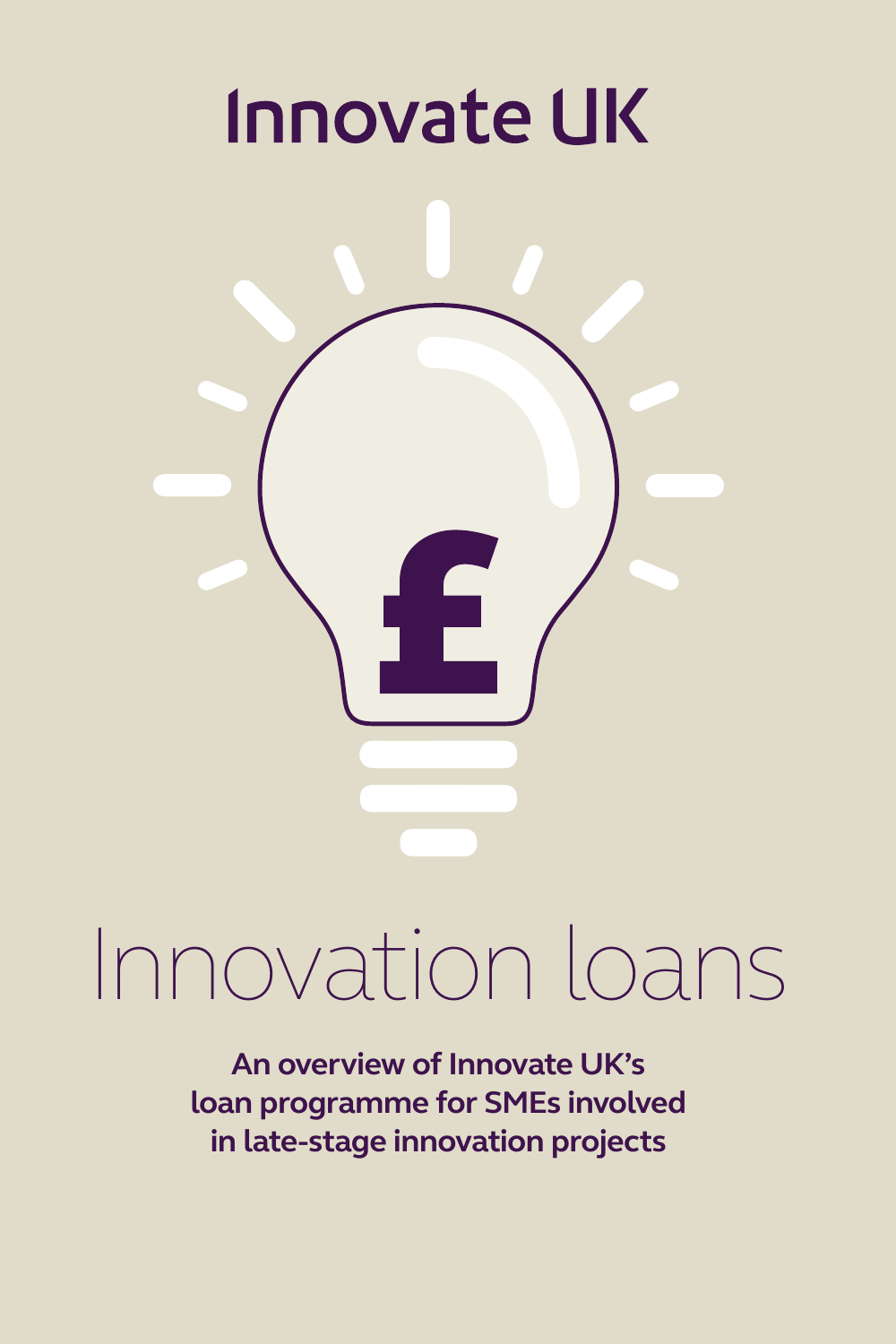### Introducing innovation loans

**Different stages of innovation often need different types of funding support, depending on where they are in the journey from initial idea to market success. Innovative businesses have also told us that they need the right sort of funding at the right time in their development to scale up their productivity and growth.**

We are piloting a low cost, patient, flexible loan scheme aimed at supporting businesses with innovation projects that are near to market, where there is less risk involved.

A pilot programme of up to £50 million will be offered over 2 years. Loans will be made through Innovate UK Loans Ltd, a wholly-owned subsidiary of Innovate UK.

Through innovation loans, Innovate UK aims to give businesses support to gain the competitive edge and also grow the UK economy.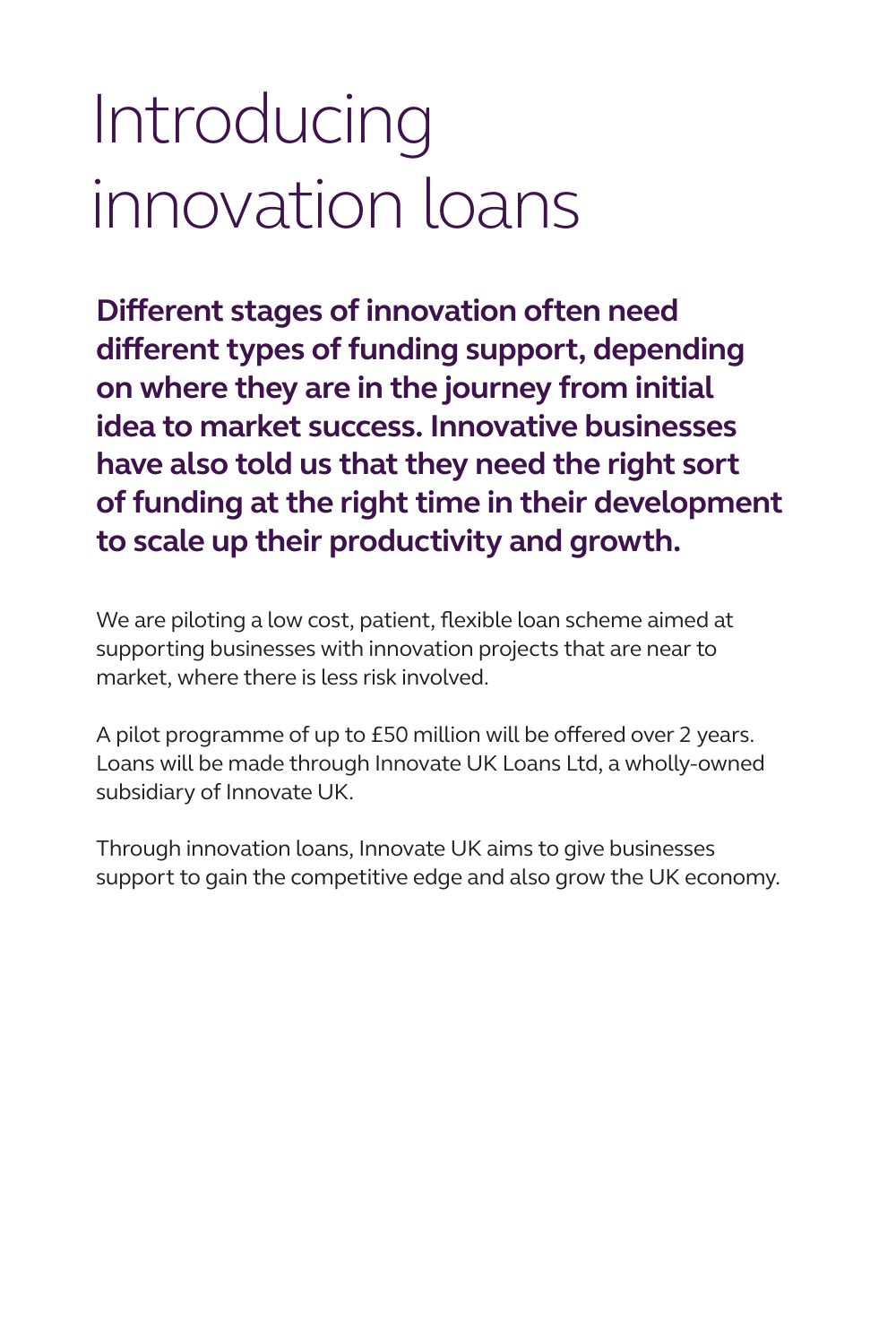### What are innovation loans?

Innovation loans are for UK businesses that want to scale up and grow through innovation, developing new or improved products, processes or services.

Innovation loans are aimed at UK-based micro, small or medium sized enterprises. Businesses will need to show that they will be able to afford the interest and repayments on the loan and that they cannot obtain appropriate finance from other sources, such as banks and equity investors.

Competitions for innovation loans will run over a 2-year pilot period.

### What you can use a loan for

You can use a loan to finance a late-stage research and development project that meets the EC definition of [experimental development.](https://www.gov.uk/guidance/innovate-uk-funding-general-guidance-for-applicants)

#### **[Experimental development includes:](https://www.gov.uk/guidance/innovate-uk-funding-general-guidance-for-applicants)**

- A producing plans, arrangements and designs for your products, processes or services
- $\bullet$  developing commercially-usable prototypes and pilots
- $\bullet$  experimental production and testing of products, processes and services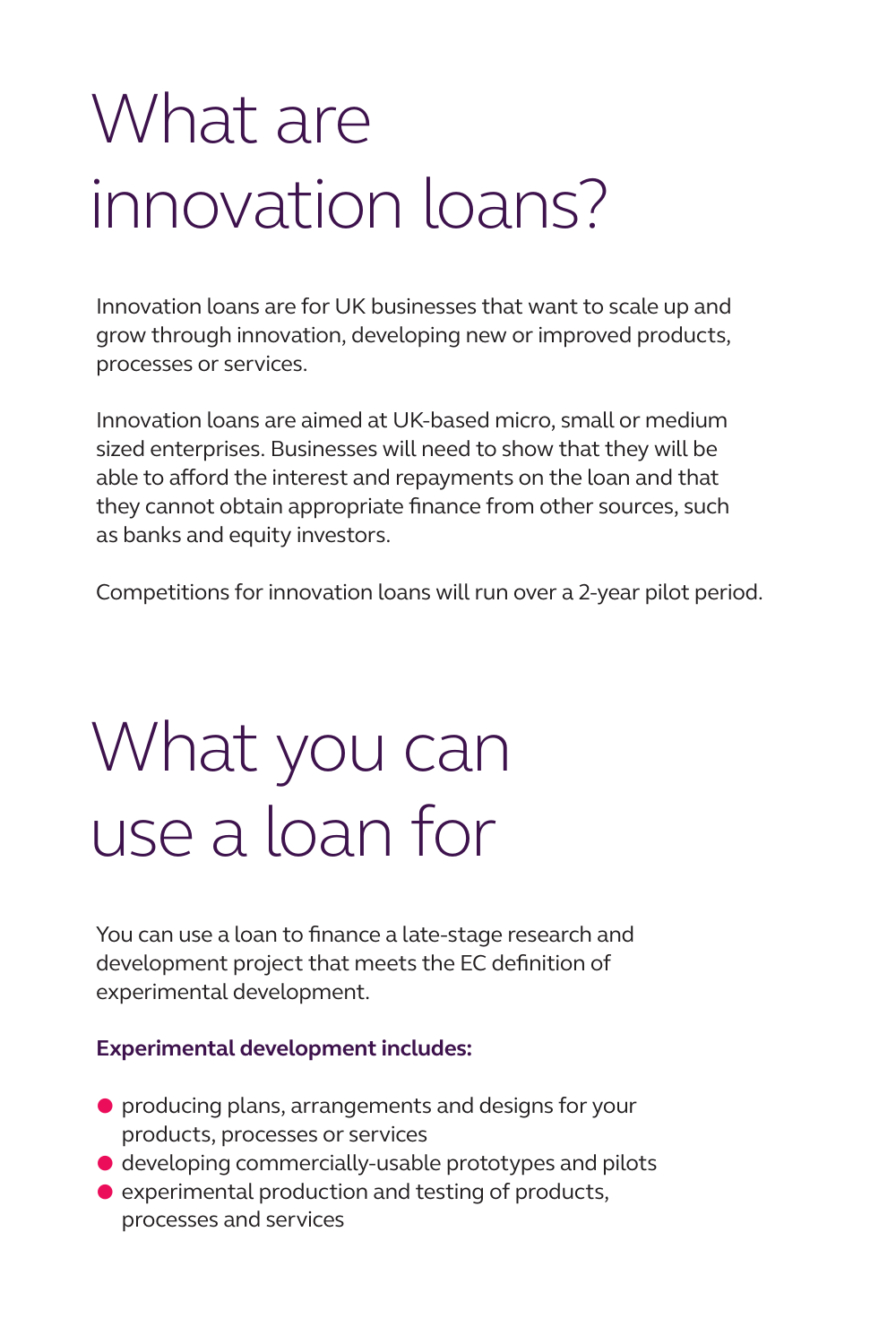### How an innovation loan works

You will need to successfully apply into one of the Innovate UK loan competitions to obtain an innovation loan. It is a competitive process. You could borrow between £100,000 and £1 million, to cover up to 100% of your eligible project costs. Interest will be charged on the amount you have borrowed. The interest rate will be fixed at the start of the loan competition and is currently 3.7% per annum. This is below the market rate for loans of this nature, so this will constitute State Aid for research and development.

#### **The maximum loan period is 10 years. This breaks down as:**



The actual loan period and amount that we offer will depend on our evaluation of your project proposal and your finances. We will expect to take security, including over assets financed through the loan. We will not require personal guarantees.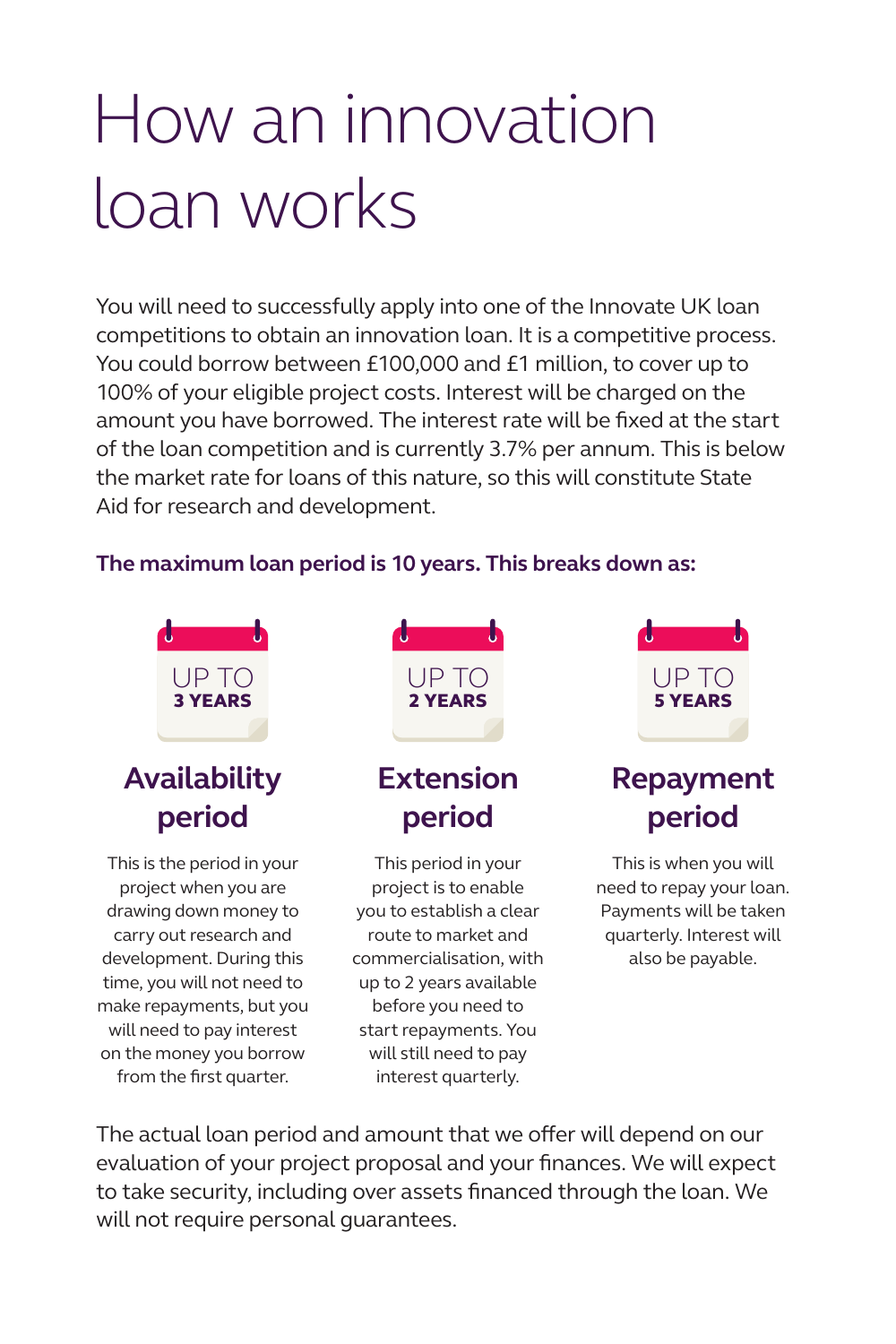### Who can apply?

#### **To be eligible for an innovation loan you must:**

- $\bullet$  be an SMF
- **•** be UK-based
- $\bullet$  be planning a project that fits with the defined scope of the specific loan competition to which you are applying

### How to apply

To obtain a loan you need to apply through Innovate UK's competitive loans process. Only one successful application is permitted from a business in each loan competition.

#### **[apply-for-innovation-funding.service.gov.uk/competition/search](http://apply-for-innovation-funding.service.gov.uk/competition/search)**

To apply you will need to complete a 2-part application. The application will assess you on the quality of your project and the ability of your business to repay a loan.